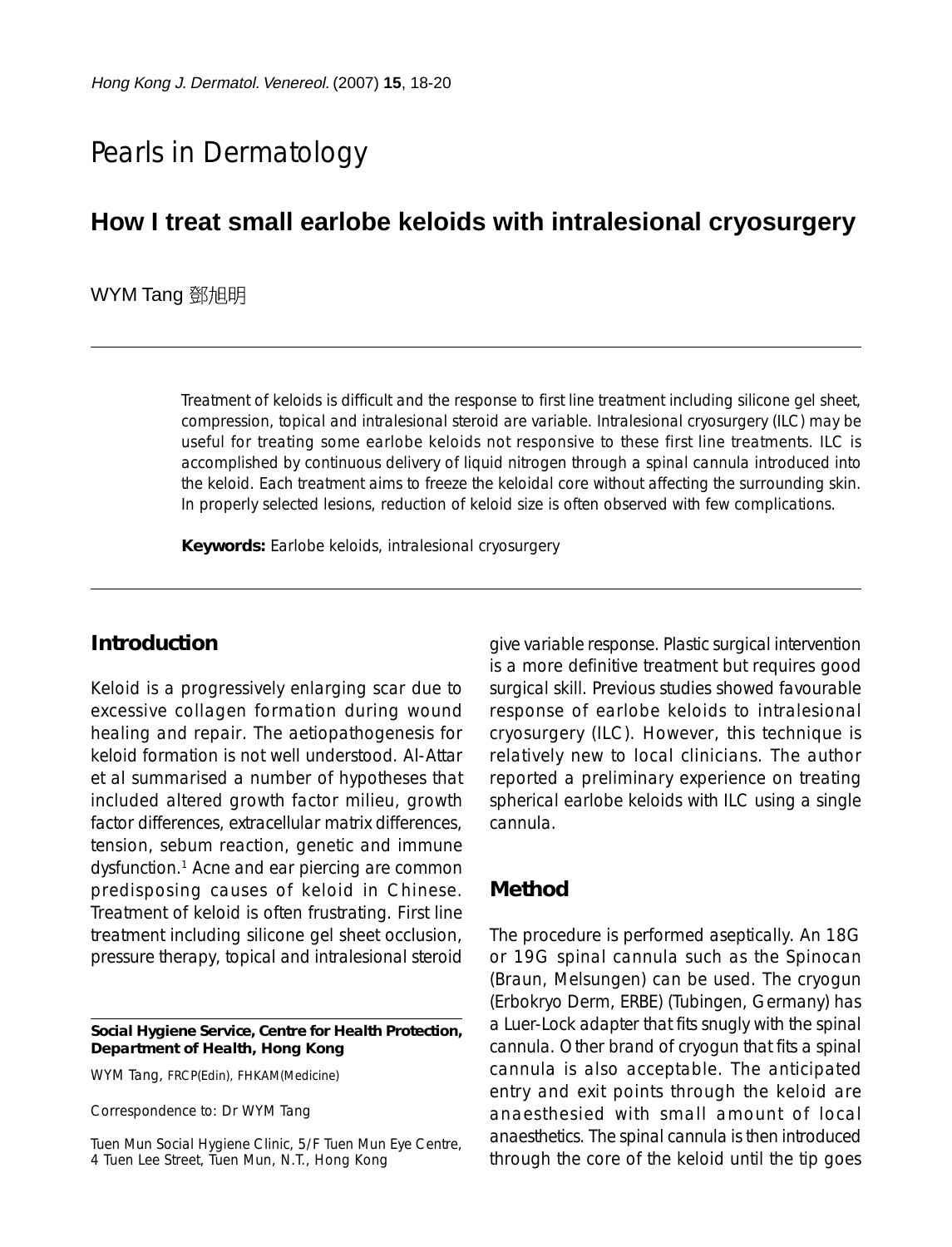beyond it. The stylet is then removed. The hub of the cannula is then connected to the cryogun outlet by screwing tight. The cryogun should be kept in an upright position without much tilting. Now start to spray liquid nitrogen. The cannula would gradually coat with white flakes due to formation of ice. Further continuous spraying produces freezing of the keloid and eventually formation of an 'ice ball'. After keeping the freezing for some seconds, stop spraying liquid nitrogen and let the 'ice ball' to thaw until the cannula can be loosened and be removed with ease. The overall single treatment time for one keloid may take few minutes.

Erythema, mild oozing and sometimes crusting may occur. Patient is discharged with mild analgesic and 1:2000 aqueous chlorhexidine for daily dressing if required. Follow-up assessment and further cryosurgery may be contemplated if appropriate.

Figures 1 to 3 depict the procedure and clinical progress in a Chinese teenage girl with right postauricular keloid not responsive to intralesional **Figure 1.** Freezing of keloid to an 'ice ball'.

steroid injections. An 'ice ball' is created upon prolonged liquid nitrogen spray (Figure 1). Figure 2 shows clinical progress at Week 0, Week 4, Week 6 and Week 8. A total of two treatments were given in Week 0 and Week 4. Figure 3 shows the changes in keloidal volume represented graphically. A continuing diminution of volume was noted and reached to 9 mm<sup>3</sup> at Week 24. To facilitate prolonged cryospraying, a nylon zip tie fastened around the cryogun and pressing tightly on the spray button ameliorates hand fatigue (Figure 4).





**Figure 2.** Clinical progress.